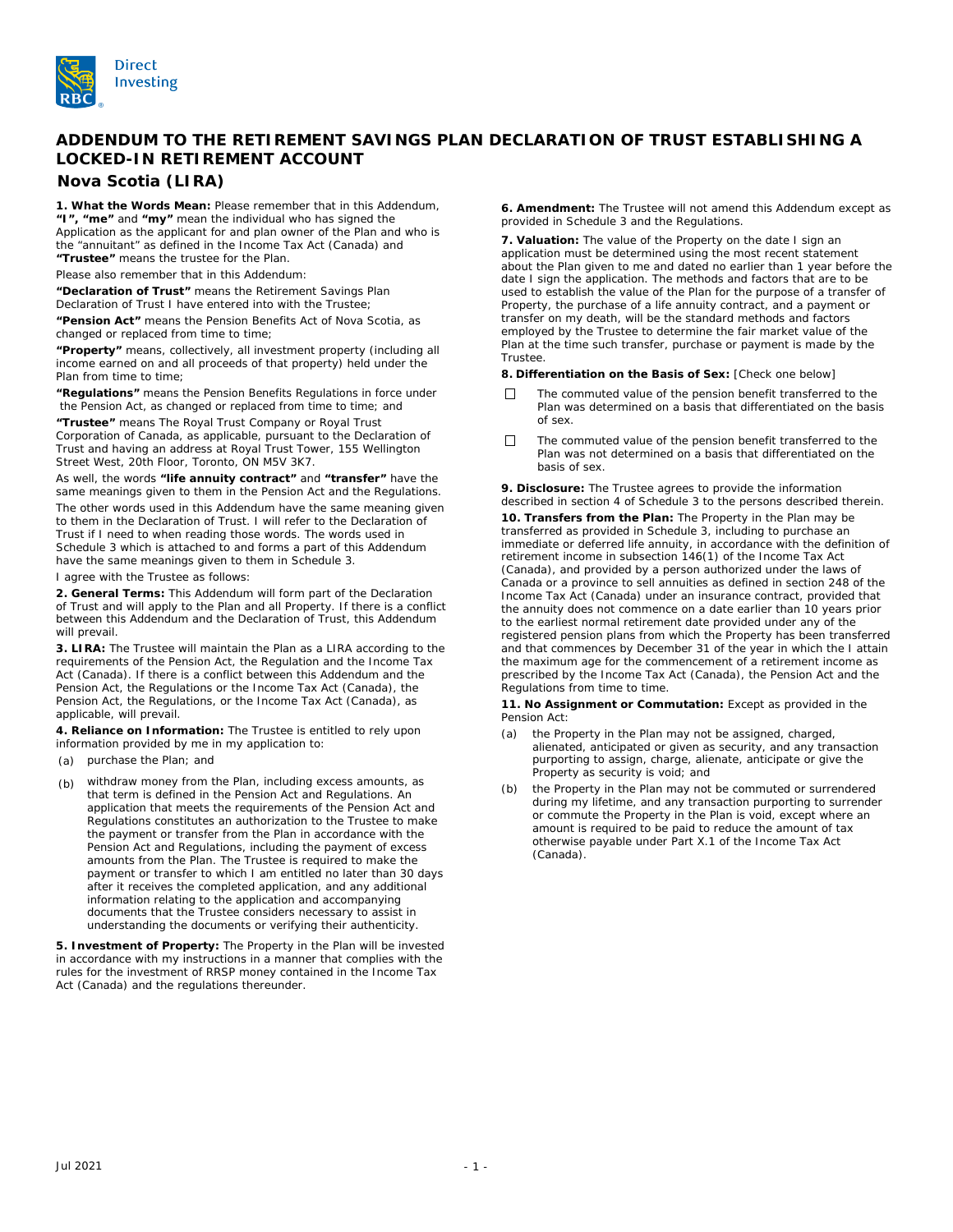## **Schedule 3: Nova Scotia LIRA Addendum**

## *(Pension Benefits Regulations)*

Note: This document is Schedule 3 to the *Pension Benefits Regulations*  (Nova Scotia). It forms part of the regulations and must be read, construed and interpreted in conjunction with the Pension Benefits Act and its regulations.

## **Definitions for this Schedule**

- **1** In this Schedule,
	- "Act" means the *Pension Benefits Act;*

"domestic contract", as defined in Section 2 of the regulations, means a written agreement referred to in, and for the purpose of, Section 74 of the Act, or Section 14 of the *Pooled Registered Pension Plans Act*, that provides for a division between spouses of any pension benefit, deferred pension, pension, LIRA or LIF, and includes a marriage contract as defined in the *Matrimonial Property Act;*

"federal Income Tax Act", as defined in Section 2 of the regulations, means the *Income Tax Act* (Canada) and, unless specified otherwise, includes the regulations made under that Act; "owner" means any of the following persons, as set out in subsection 200(2) of the regulations, who has purchased a LIRA:

- (i) a former member who is entitled to make a transfer under clause 61(1)(b) of the Act,
- (ii) a spouse of a person who was a member, and who is entitled to make transfer under clause 61(1)(b) of the Act,
- (iii) a person who has previously transferred an amount under clause 61(1)(b) of the Act into a LIRA or LIF,
- (iv) a person who has previously transferred an amount into a LIRA as a result of a division of any pension benefit, deferred pension or pension under Section 74 of the Act,
- (v) a spouse who is entitled to transfer a lump sum as a result of a division of any pension benefit, deferred pension or pension under Section 74 of the Act;
- (vi) if the funds in the account of a pooled registered pension plan are used for the purchase, a person who transfers the amount in accordance with the *Pooled Registered Pension Plans Act* and the *Pooled Registered Pension Plans Regulations*;

"regulations" means the *Pension Benefits Regulations* made under the Act;

- "spouse", as defined in the Act, means either of 2 persons who (i) are married to each other,
	- (ii) are married to each other by a marriage that is voidable
	- and has not been annulled by a declaration of nullity,
	- (iii) have gone through a form of marriage with each other, in good faith, that is void and are cohabiting or, if they have ceased to cohabit, have cohabited within the 12-month period immediately preceding the date of entitlement,
	- (iv) are domestic partners within the meaning of Section 52 of the *Vital Statistics Act*, or
	- (v) not being married to each other, are cohabiting in a conjugal relationship with each other, and have done so continuously for at least
		- (A) 3 years, if either of them is married, or
		- (B) 1 year, if neither of them is married; and

"Superintendent", means the Superintendent of Pensions, as defined in the Act;

**Note Re Requirements of the** *Pension Benefits Act* **and**  *Regulations* **and the** *Pooled Registered Pension Plans* **Act and its regulations**

## **Prohibitions on transactions from Section 91 of Act**

Under Section 91 of the Act, money held in a LIRA must not be commuted or surrendered in whole or in part except as permitted by this Schedule and the regulations including, without limiting the generality of the foregoing, the following Sections of the regulations:

- Sections 211 through 230, respecting withdrawal in circumstances of financial hardship
- Section 231, respecting withdrawal in circumstances of considerably shortened life expectancy
- Section 232, respecting withdrawal in circumstances of nonresidency
- Section 233, respecting withdrawal of small amounts at age 65
- Section 198, respecting the transfer of an excess amount, as defined in that Section.

Pursuant to subsection 91(2) of the Act and subsection 12(2) of the *Pooled Registered Retirement Savings Plans Act*, any transaction that contravenes Section 91 of the Act or subsection 12(2) of the *Pooled Registered Retirement Savings Plans Act* is void.

### **Value of assets in LIRA subject to division**

The value of the assets in a LIRA is subject to division in accordance with all of the following:

- an order of the Supreme Court of Nova Scotia that provides for a division of a pension benefit, a deferred pension or a pension under Section 74 of the Act, or a division of the funds in a pooled registered pension plan account under Section 14 of the *Pooled Registered Retirement Savings Plans Act*
- a domestic contract that provides for the division of a pension benefit, deferred pension or pension under Section 74 of the Act, or a division of the funds in pooled registered pension plan account under Section 14 of the *Pooled Registered Retirement Savings Plans Act* the regulations

## **Money held in LIRA**

The following requirements are set out in the *Pension Benefits Act* and are applicable to LIRAs governed by this Schedule:

- Money held in a LIRA must not be assigned, charged, or given as security except as permitted by subsection 88(3) of the Act, Section 90 of the Act, subsection 12(3) of the *Pooled Registered Retirement Savings Plans Act* or Section 13 of the *Pooled Registered Retirement Savings Plans Act*, and any transaction purporting to assign, charge, anticipate or give the money in the LIRA as security is void.
- Money held in a LIRA is exempt from execution, seizure or attachment except for the purpose of enforcing a maintenance order as permitted by Section 90 of the Act or Section 13 of the *Pooled Registered Retirement Savings Plans Act*.

## **Transferring assets from LIRAs**

- **2 (1)** An owner of a LIRA may transfer all or part of the assets in the LIRA to any of the following:
	- (a) the pension fund of a pension plan registered under the pension benefits legislation in any Canadian jurisdiction or to the pension fund of a pension plan provided by a government in Canada;
	- (b) a LIRA held by another financial institution;
	- $(c)$  a LIF
	- (d) a life annuity.
	- (e) a pooled registered pension plan.